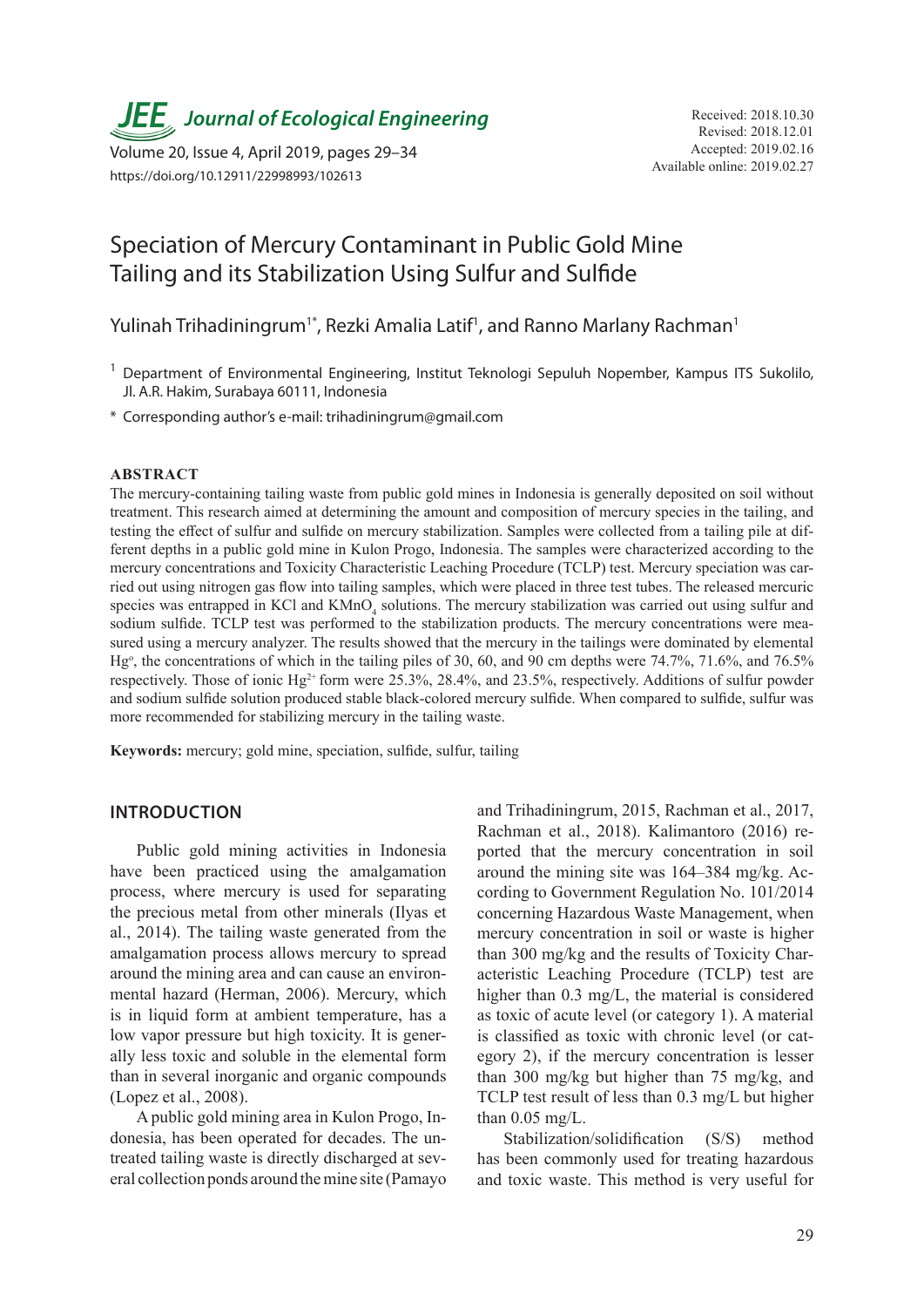treating the heavy metals in mud and inorganic waste (Chang et al., 1993). However, there is a problem which relates to the cement-based treatment of the mercury-contaminated waste. It is believed that elemental mercury has a strong potential to evaporate from cemented solid mud (Hamilton and Bowers, 1997). This problem is due to the fact that elemental mercury can be easily volatilized at room temperature (López et al., 2008).

Therefore, an effective process is needed to stabilize the mercury element into stable compounds by using additives with affordable cost and/or that can be operated economically on both small and large scales. Sulfur and sulfide are examples of the additives which can be used for this purpose. Mercury sulfide (HgS) is the most stable chemical form among the various mercury compounds (López et al., 2010). It is the preferred chemical compound in long-term storage due to its low leaching properties and its lower vapor pressure than in the case of other compounds (López et al., 2008). The low leaching property is due to the very low mercury sulfide solubility  $(0.017 \text{ mg/L at } 18 \text{ °C})$ . It was reported that mercury sulfide did not emit mercury vapor (Hamilton and Bowers, 1997).

Mercury has three stable oxidation states, namely Hg<sup>o</sup>, Hg<sup>1+</sup>, and Hg<sup>2+</sup> (Richard, 2016). The ionic species  $Hg^{1+}$  and  $Hg^{2+}$  forms are obviously more soluble than the elemental  $Hg^0$  form (Biester et al., 2002). Therefore, it is necessary to investigate the mercury forms before performing any treatment. Determination of  $Hg^0$  or  $Hg^{1+}/Hg^{2+}$ forms can be completed by a speciation process. Mercury stabilization can be performed by the amendment of sulfide compounds into the waste. Sulfur powder can also be used for stabilization because it can react with the mercury element to form mercuric sulfide (Blanchard, 1936).

A study on the stabilization of mercury-containing wastes was conducted by Piao and Bishop (2006) by using sulfide in various pH and sulfide/ mercury molar ratios. These researchers found that most effective mercury stabilization occurred at pH 6 with sulfide/mercury molar ratio of 1, in which the waste stabilization efficiency reached 98%. This study aimed at determining the elemental and ionic compositions of the mercury waste from a public gold mine tailing in Kulon Progo, Indonesia, and determining the efficiency of the mercury waste stabilization using sulfur and sulfide amendment.

# **MATERIALS AND METHODS**

## **Preparation and Characterization of Mercury Waste Samples**

The tailing samples were collected from a tailing pile at 30, 60, and 90 cm depths in a public gold mine site in Kokap District, Kulon Progo, Indonesia. The tailing samples were tested for mercury concentrations and Toxicity Characteristics Leaching Procedure (TCLP) test. The TCLP test was conducted according to US EPA (1992) method. The mercury concentrations were measured using Lab Analyzer 254 Mercury Instrument Type VM-3000 Mercury Vapor Monitor, Serial number 0408/609.

## **Mercury Speciation**

Mercury speciation in the tailing was conducted with chemical method using the equipment comprising 3 glass tubes of 70 mL (Richard, 2016). The glass tubes were connected to a nitrogen gas tank (Figure 1). Tubes 1, 2, and 3 contained  $\pm$  1 g of tailing, 25 mL KCl solution of 10 mmol/L, and 25 mL  $KMnO_4$  of 5%, respectively. The  $KMnO_4$ solution was centrifuged for 16 minutes at 1000 rpm before used. The nitrogen gas was applied at 100 mL/min for 20 minutes at room temperature. The mercury speciation process was performed in duplicates. After speciation, the mercury concentrations in Tubes 1, 2, and 3 were measured using the mercury analyzer.



**Figure 1**. Apparatus for Mercury Speciation (Richard, 2016)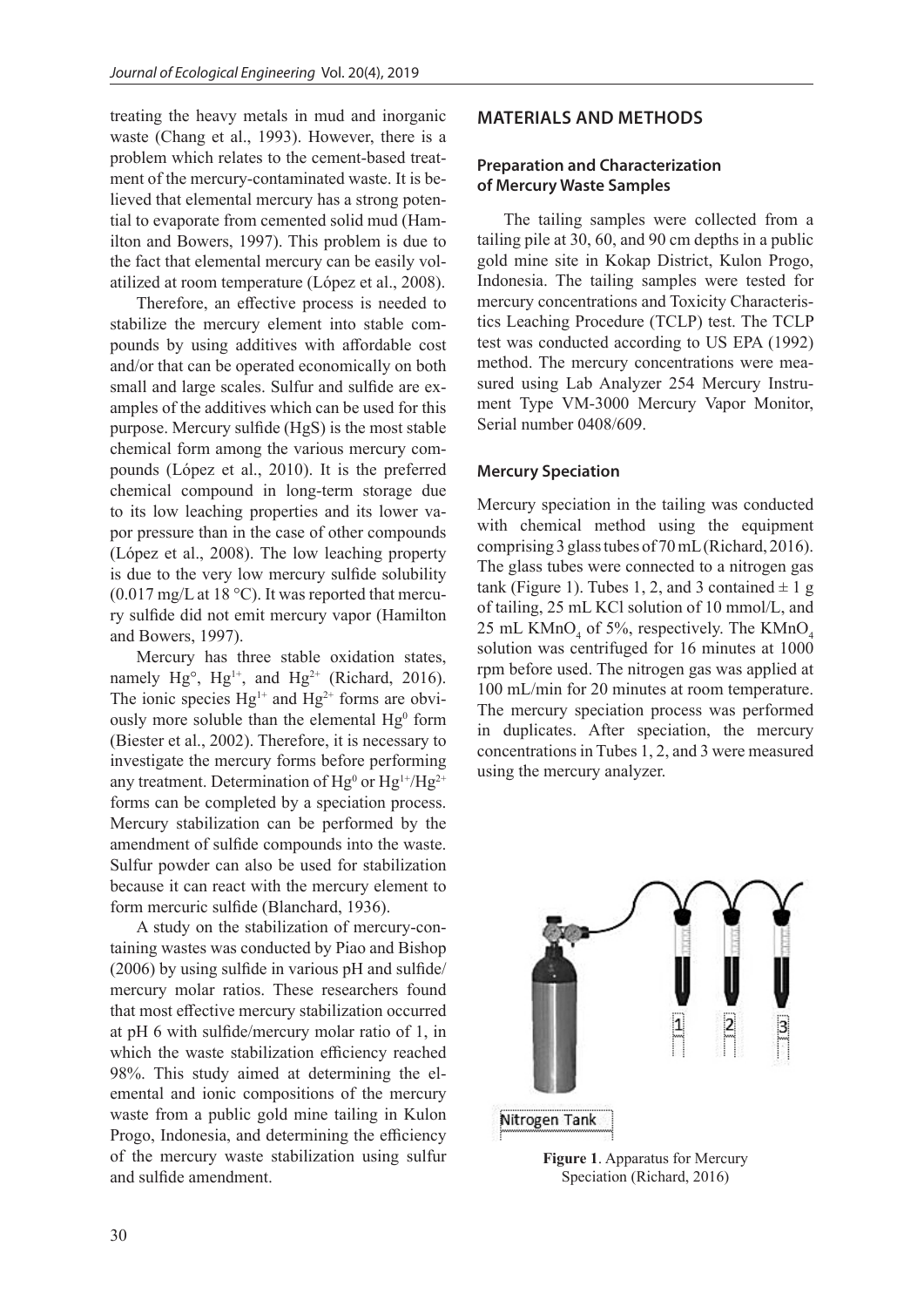#### **Mercury Stabilization with Sulfur and Sulfide**

*Sulfur addition*. About 0.5 g sulfur powder was added into 50 g (dry weight) tailing in a test tube. The precipitation process was conducted at room temperature. The test tube was closed and shaken for 5 minutes. Upon accomplishment of the reaction, TCLP tests (USEPA, 1992) were performed to the samples in order to measure the leaching potential of the mercury sulfide precipitate.

*Sulfide addition*. Precipitation was done by adding 75 mL of  $0.67\%$  sodium sulfide (w/v) solution into 50 g (dry weight) tailing in a test tube at room temperature. The test tube was closed tightly and shaken thoroughly. The mixture was left for 1 day (Piao and Bishop, 2001). Upon the accomplishment of reactions, the TCLP tests were performed.

## **RESULTS AND DISCUSSIONS**

## **Mercury content in tailing**

The mercury concentrations in the tailing pile samples varied from 277.47 to 352.32 mg/kg (Table 1). The T1 and T2 tailing samples were classified as toxic of acute level (category 1), whereas T3 sample was toxic of chronic level (category 2).

The mercury from the tailing pile has contaminated soil in the public gold mine area. Rachman et al. (2017) investigated that the mercury concentrations in 15 soil samples varied from 0.30 to 22.51 mg/kg, much higher than those of the control soil of 0.000 to 0.300 mg/kg. The mercury concentrations in soil exceed the quality standards for contaminated soils of 0.3 mg/kg, as regulated in the State. Figure 2 shows limited care of mercury containing tailing discharge from amalgam mixing drum. The tailing flowed to a collection pond, which is located near the mixing drum (Figure 3).

The principle of mercury speciation is separation of elemental  $Hg^0$  from ionic  $Hg^{2+}$  by volatilization. A pressurized  $N$ , gas that was flown into

**Table 1**. Mercury Concentrations in Tailing Samples

| Sample<br>code | Depth (cm) | Mercury concentration (mg/kg) |
|----------------|------------|-------------------------------|
| Τ1             | 30         | 352.32                        |
| T2             | 60         | 27747                         |
| T3             |            | 343.48                        |



**Figure 2**. Tailing waste flows from the amalgam mixing drum near the sample collection point



**Figure 3**. Tailing collection pond in Kokap District, Kulon Progo

the tailing-containing tube 1 would vaporize  $Hg^0$ . The evaporated  $Hg^0$  was trapped in the KMnO<sub>4</sub> solution in Tube 3 and oxidized to form  $Hg^{2+}$ . The ionic mercury from Tube 1 might be blown by nitrogen gas, and caught in the KCl solution in Tube 2, or remained in the sample. After the mercury speciation process, the mercury concentrations from the samples varied from 77.46 to 86.93 mg/kg at different depths. In Tube 2, the mercury concentrations ranged from 0.95 to 2.32 mg/kg, whereas, in Tube 3, the concentrations were 189.62–256.84 mg/kg (Table 2).

The mass balance in the mercury speciation process was calculated from the total of mercury concentrations in the tube 1 which contained tailing sample, tube 2 contained a KCl solution, and tube 3 contained the  $KMnO<sub>4</sub>$  solution. Tubes 1 and 2 contained  $Hg^{2+}$ . Tube 3 contained  $Hg^{0}$  vapor, which was oxidized by  $\text{KMnO}_4$  to form ionic  $Hg^{2+}$ . According to Richard et al. (2016), the mass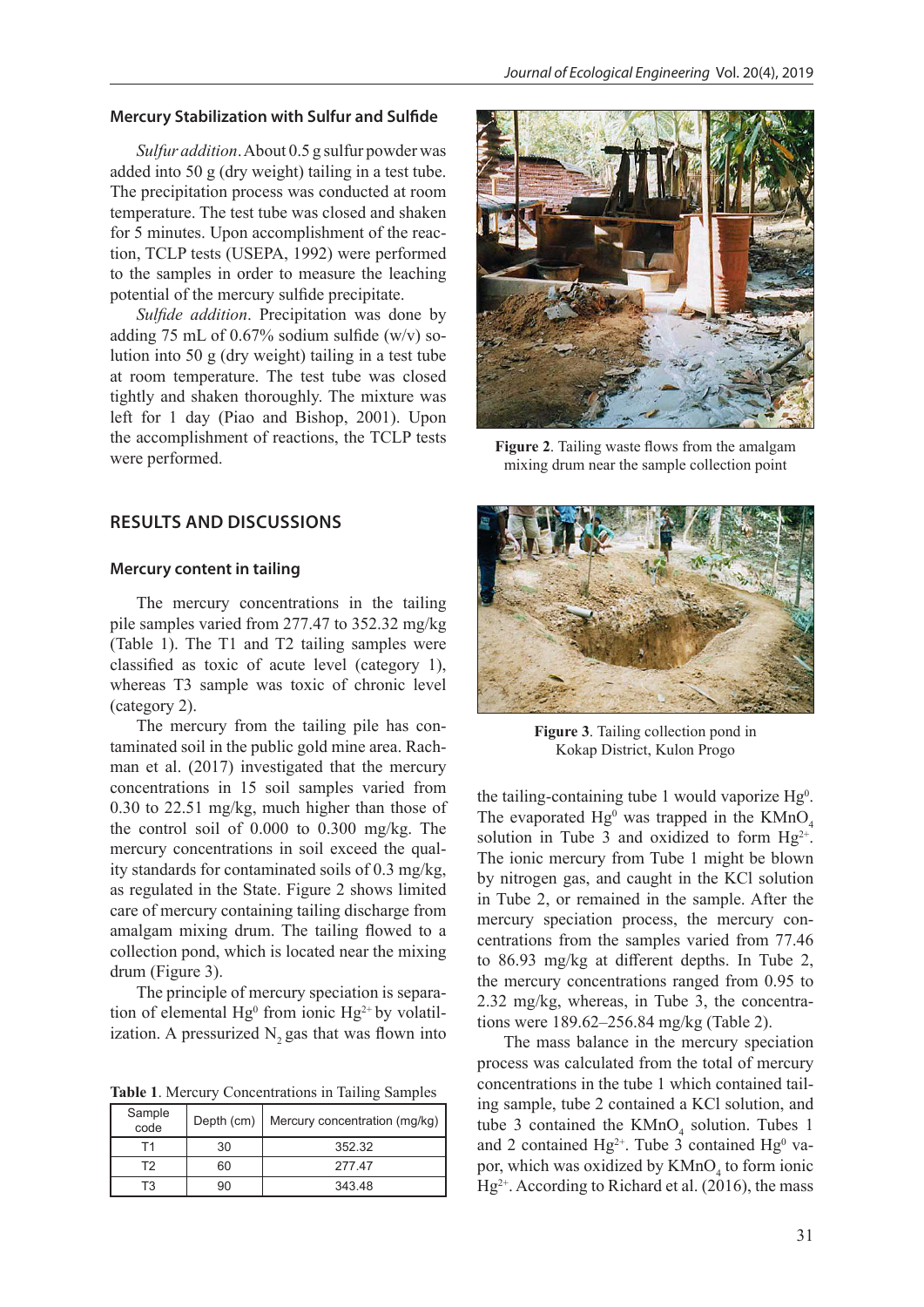| Tailing depth | Mercury concentration (mg/kg) in |                       |                         |  |  |
|---------------|----------------------------------|-----------------------|-------------------------|--|--|
| (cm)          | Tailing sample (Tube 1)          | KCI solution (Tube 2) | KMnO, solution (Tube 3) |  |  |
| 30            | 86.93                            | 2.32                  | 256.84                  |  |  |
| 60            | 77.46                            | 1.31                  | 189.62                  |  |  |
| 90            | 79.70                            | 0.95                  | 253.00                  |  |  |

**Table 2**. Mercury Concentrations in Each Tube

balance of mercury speciation is shown in equation (1).

$$
Hg_{\text{total}} = Hg^0 + Hg_{\text{inorganic}} \tag{1}
$$

where:  $Hg_{tot}$ = total dissolved Hg,  $Hg_{\text{inorg}}$  = inorganic Hg<sup>2+</sup>, and  $Hg^{0}$ = total inorganic Hg.

According to Robles et al. (2014), the partial pressure of  $Hg^0$  reached 1 Pa at 42 $\rm{°C}$  and increases exponentially to boiling point (Tb =  $356.5$ °C). At 20 $^{\circ}$ C the vapor pressure of Hg<sup>0</sup> is 0.18 Pa with the mercury concentration in mercury-saturated air is 7.64  $x10^{-8}$ mol/L or 15.3  $\mu$ g/m<sup>3</sup>. According to Zhang et al. (2012), the reaction which occurred in mercury trapping in tube 3 is as follows:

$$
Hg^0 \to Hg^{2+} \tag{2}
$$

The evaporated  $Hg^{2+}$  was assumed to be dominated by  $HgCl_2$ . This is due to at 20°C  $HgCl_2$  has a low vapor pressure of  $0.01$  Pa. Trapping of HgCl<sub>2</sub> in Tube 2 occurred by common-ion effect, which decreased the solubility of the compound. Mass balance calculation of mercury species in tailings A, B, and C resulted in some small amounts of mercury loss. These mercury losses, or unaccounted mercury, in tailings A, B, and C were 1.80%, 3.38%, and 2.95% respectively (Table 3).

The unaccounted Hg in this study was considered as Hg<sup>0</sup>, because of the high evaporation possibility during the nitrogen gas application. The mercury forms in the tailing can be estimated based on the mass balance data (Table 4). The ionic form was the total mercury concentrations in Tubes 1 and 2, whereas that of the elemental form was the total mercury concentrations in Tube 3 and the unaccounted (Table 4). As shown in Table 4, the main species of mercury in the tailing pile in different depths was elemental  $Hg^0$ , with the concentration range of 198.70–263.07 mg/kg, or 71.6–76.5%. Other mercury species was in ionic  $Hg^{2+}$ , the concentrations of which were 78.77–89.25 mg/kg, or 23.5 – 28.4% in 30 to 90 cm depths.

### **Sulfur and Sulfide Applications**

The TCLP test results of tailing samples of 30, 60, and 90 cm depths were  $4.30 \text{ mg/L}$ , 4.21 mg/L, and 4.11 mg/L respectively (Table 5). These results exceeded the quality standards for hazardous waste, according to Government regulation No. 104/20014 of 0.05 mg/L, and placed the tailing as hazardous waste of Category 1. After sulfide amendment, the TCLP test results in the corresponding depths were  $1.7 \text{ x}10^{-4} \text{ mg/L}$ ,  $2.5 \times 10^{-4}$  mg/L,  $1.1 \times 10^{-3}$  mg/L respectively. Addition of sulfur powder into tailing pile samples contributed to the TCLP test result values which

**Table 3**. Mass balance data of mercury speciation results

| Depth<br>Sample<br>(cm) | Mercury concentration (mg/kg) |                                          |        |                       |      |                              |       |                   |      |
|-------------------------|-------------------------------|------------------------------------------|--------|-----------------------|------|------------------------------|-------|-------------------|------|
|                         |                               | Tube 1<br>$(\mathsf{H} \mathsf{g}^{2+})$ | $(\%)$ | Tube 2<br>$(Hg^{2+})$ | (%)  | Tube 3<br>(Hg <sup>0</sup> ) | (%)   | Unaccounted<br>Hg | (%)  |
| Tailing A               | 30                            | 86.93                                    | 24.67  | 2.32                  | 0.66 | 256.84                       | 72.90 | 6.23              | 1.80 |
| Tailing B               | 60                            | 77.46                                    | 27.92  | 1.31                  | 0.47 | 189.62                       | 68.34 | 9.08              | 3.38 |
| Tailing C               | 90                            | 79.70                                    | 23.20  | 0.95                  | 0.28 | 253.00                       | 73.66 | 9.83              | 2.95 |

**Table 4**. Distribution of Mercury Species

|               | Concentration of                  |               |                                                 |            |  |  |
|---------------|-----------------------------------|---------------|-------------------------------------------------|------------|--|--|
| Depth<br>(cm) | $Hg^{2+}$ in Tubes 1+2<br>(mg/kg) | $Hg^{2+}$ (%) | $Hg0$ in Tube 3 and unaccounted $Hg$<br>(mg/kg) | $Hg^0$ (%) |  |  |
| 30            | 89.25                             | 25.3          | 263.07                                          | 74.7       |  |  |
| 60            | 78.77                             | 28.4          | 198.70                                          | 71.6       |  |  |
| 90            | 80.65                             | 23.5          | 262.83                                          | 76.5       |  |  |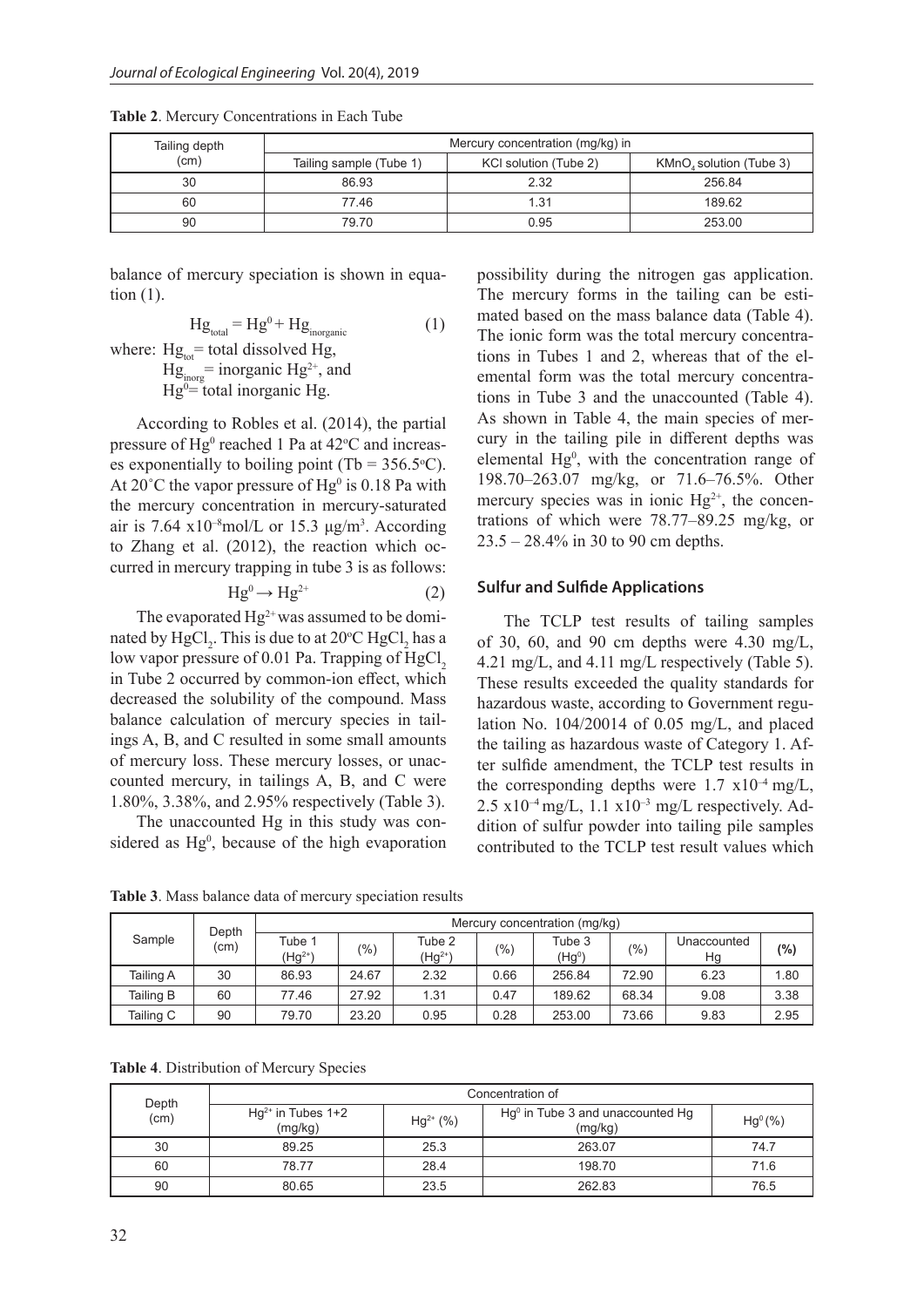varied from  $1.8 \times 10^{-4}$  to  $6.1 \times 10^{-4}$  mg Hg/L. Both of TCLP results test values met the above mentioned quality standards.

These results showed that sulfur and sodium sulfide were effective reagents for decreasing the mobility of mercury into aqueous phase. Therefore, the mercury stabilization process with sulfur or sodium sulfide additions is essential before the S/S process of tailings. This argument was supported by a study which states that there was some mercury oxide (HgO) precipitate in the Portland cement in the S/S process (McWhinney et al., 1990). This precipitation was formed by the reaction:

$$
Hg^{2+}_{(aq)} + 2OH_{(aq)} \rightarrow HgO_{(s)} + H_2O_{(l)} \tag{4}
$$

However, there is a problem associated with the Hg treatment with the S/S method. The mercury bound in Portland cement was mainly in  $Hg^{2+}$ form. On the other hand, the main mercury species in tailing is the metallic form,  $Hg<sup>0</sup>$ . Hamilton and Bowers (1997) stated that  $Hg<sup>0</sup>$  had a strong potential to evaporate from solid cement mud. Thus, before the S/S method is applied for tailing treatment, the elemental mercury should be stabilized in order to prevent evaporation. Elemental mercury stabilization can be done by sulfur or sulfide addition. The reactions between mercury and sodium sulfide and sulfur are shown below:

$$
Hg^{2+}_{(aq)} + Na_2S \to HgS_{(s)} + 2 Na^+ \tag{5}
$$

$$
Hg_{(l)}^{+}S_{(s)}^{+} \to HgS_{(s)}^{+} \tag{6}
$$

HgS has a low solubility because of the very low constant solubility product (Ksp) of  $10^{-51.8}$ .

# **Applicability of sulfur and sulfide for stabilization of mercury contaminated soil**

Selection of sulfur or sulfide as stabilization agent for a mercury contaminated tailing or soil should consider some factors. From safety aspect, sulfur is more advantageous than sulfide. According to Material Safety Data Sheet (MSDS) of the US Hazardous Materials Identification System

**Table 5**. Results of TCLP Test

| Depth (cm) | Results of TCLP test (mg Hg/L) |                                |                      |  |  |
|------------|--------------------------------|--------------------------------|----------------------|--|--|
|            | Tailing                        | Tailing +<br>Na <sub>2</sub> S | Tailing +<br>Sulfur  |  |  |
| 30         | 4.30                           | $1.7 \times 10^{-4}$           | $6.1 \times 10^{-4}$ |  |  |
| 60         | 4 2 1                          | $2.5 \times 10^{-4}$           | $1.8 \times 10^{-4}$ |  |  |
| 90         | 4 11                           | $1.1 \times 10^{-3}$           | $4.0 \times 10^{-4}$ |  |  |

(HMIS), sulfur is categorized with health hazard of 1 (slight), and reactivity of 0 (minimal). In contrast, sodium sulfide has higher health hazard of 3 (serious) and fire hazard of 3. Sodium sulfide will release toxic  $H_2S$  gas when exposed to moisture.

As a mine product, sulfur can be obtained in various forms (granular or powder) more easily than sodium sulfide. Sodium sulfide is a manufacture product, made from sodium sulfate and carbon.

 $\text{Na}_2\text{SO}_4 + 2\text{C} \rightarrow \text{Na}_2\text{S} + 2\text{CO}_2$ 

The use of sulfur will be more economical than in the case of sodium sulfide. For example, In Indonesia, a ton of sulfur powder of 100 mesh costs IDR 3,900,000 (US 260), compared to the price of 1 ton of  $\text{Na}_2\text{S}$  of Rp. 5.130.000 (USD 342).

On the basis of the comparison above, sulfur is more suitable as a stabilizing agent for mercury contaminated soil than sulfide compounds for its lower hazard risks, availability, and low cost.

## **CONCLUSION**

The elemental  $Hg^0$  was the prevailing form of mercury in the tailing samples. The elemental  $Hg^0$ concentrations in the tailings at 30, 60, and 90 cm depths were 74.7%, 71.6%, and 76.5% respectively, whereas those of ionic  $Hg^{2+}$ were 25.3%, 28.4%, and 23.5%, respectively. Additions of both sulfur powder and sodium sulfide solution formed stable black-colored mercury sulfide compound. The TCLP tests conducted on treated tailing pile samples from 30, 60, and 90 cm depths showed the results which met quality standards. Sulfur is more recommended for use as mercury stabilizing agent than sulfide for the safety, availability, and economical reasons.

#### **Acknowledgements**

The authors gratefully acknowledge the Education Fund Management Institute of the Republic Indonesia, who provided grant for this research.

## **REFERENCES**

1. Biester H., Müller G., and Schöler H. 2002. Binding and mobility of mercury in soils contaminated by emissions from chlor-alkali plants. Journal of Science of the Total Environment 2002, 284(1–3): 191–203.